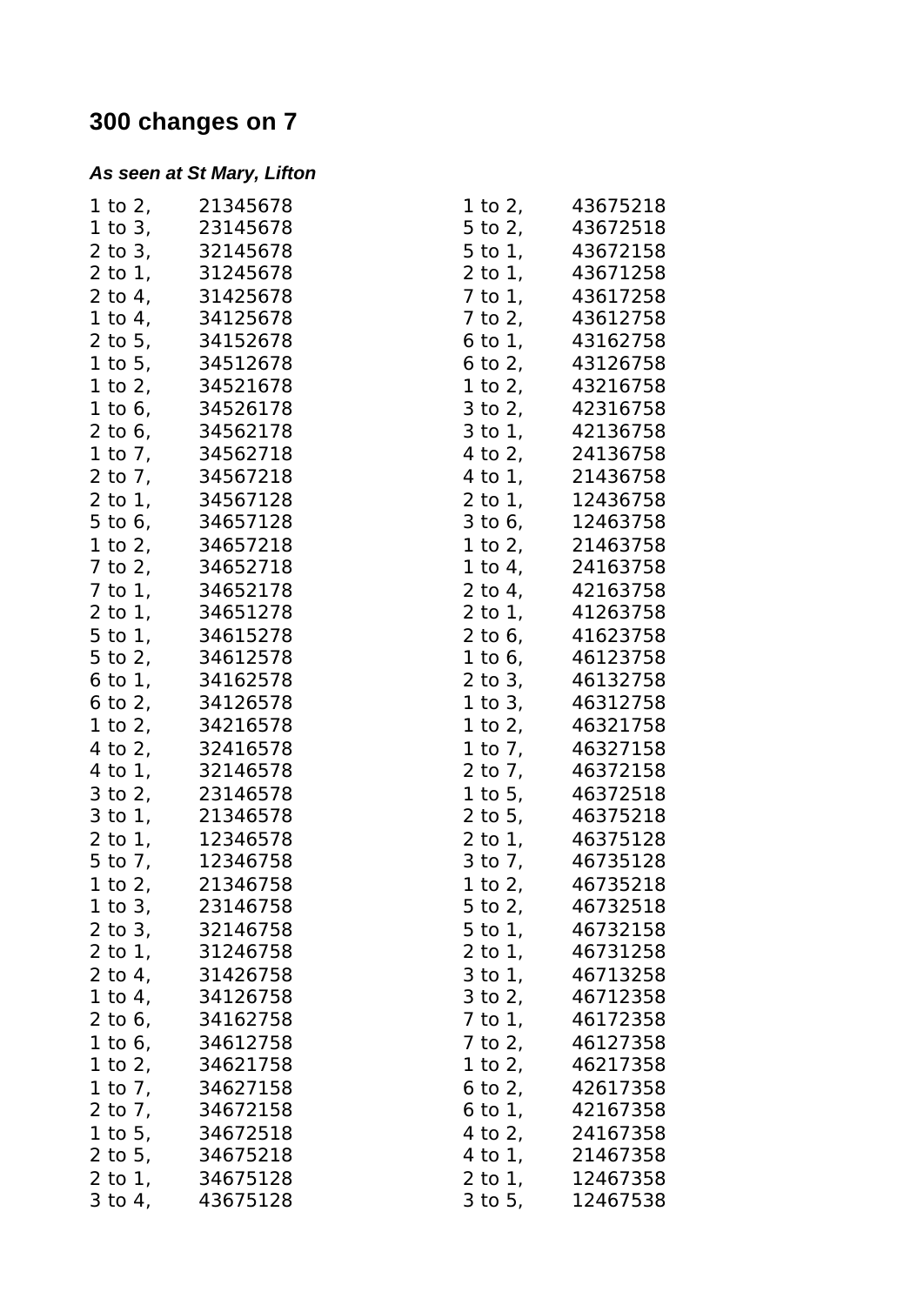|                        | 1 to 2, 21467538   |              | 4 to 1, 67514238   |
|------------------------|--------------------|--------------|--------------------|
|                        | 1 to 4, 24167538   |              | 4 to 2, 67512438   |
|                        | 2 to 4, 42167538   |              | 5 to 1, 67152438   |
|                        | 2 to 1, 41267538   | $5$ to $2$ , | 67125438           |
|                        | 2 to 6, 41627538   | 1 to $2,$    | 67215438           |
|                        | 1 to 6, 46127538   |              | 7 to 2, 62715438   |
|                        | 2 to 7, 46172538   |              | 7 to 1, 62175438   |
|                        | 1 to 7, 46712538   | $6$ to $2$ , | 26175438           |
|                        | 1 to 2, 46721538   |              | 6 to 1, $21675438$ |
|                        | 1 to 5, 46725138   |              | 2 to 1, 12675438   |
|                        | 2 to 5, 46752138   |              | 4 to 3, 12675348   |
| $1$ to $3$ ,           | 46752318           |              | 1 to 2, 21675348   |
|                        | 2 to 3, 46753218   |              | 1 to 6, 26175348   |
|                        | 2 to 1, 46753128   |              | 2 to 6, 62175348   |
|                        | 4 to 6, 64753128   |              | 2 to 1, 61275348   |
|                        | 1 to 2, 64753218   |              | 2 to 7, 61725348   |
|                        | 3 to 2, 64752318   |              | 1 to 7, 67125348   |
|                        | 3 to 1, 64752138   | $2$ to 5,    | 67152348           |
|                        | 2 to 1, 64751238   |              | 1 to 5, 67512348   |
|                        | 5 to 1, 64715238   |              | 1 to 2, 67521348   |
| $5$ to $2$ ,           | 64712538           |              | 1 to 3, 67523148   |
|                        | 7 to 1, 64172538   |              | 2 to 3, 67532148   |
|                        | 7 to 2, 64127538   |              | 1 to 4, 67532418   |
|                        | 1 to 2, 64217538   |              | 2 to 4, 67534218   |
|                        | 4 to 2, 62417538   |              | 2 to 1, 67534128   |
|                        | 4 to 1, 62147538   |              | 6 to 7, 76534128   |
|                        | 6 to 2, 26147538   | 1 to $2,$    | 76534218           |
|                        | 6 to 1, 21647538   |              | 4 to 2, 76532418   |
|                        | 2 to 1, 12647538   |              | 4 to 1, 76532148   |
|                        | 4 to 7, $12674538$ |              | 2 to 1, 76531248   |
| 1 to 2, $\overline{a}$ | 21674538           | 3 to 1,      | 76513248           |
|                        | 1 to 6, 26174538   |              | 3 to 2, 76512348   |
| 2 to $6,$              | 62174538           |              | 5 to 1, 76152348   |
| 2 to $1$ ,             | 61274538           | $5$ to $2$ , | 76125348           |
| 2 to $71$              | 61724538           | 1 to $2,$    | 76215348           |
| 1 to 7, $\overline{a}$ | 67124538           |              | 6 to 2, 72615348   |
| 2 to 4,                | 67142538           |              | 6 to 1, 72165348   |
| 1 to 4,                | 67412538           | 7 to 2,      | 27165348           |
| 1 to $2,$              | 67421538           | 7 to 1,      | 21765348           |
|                        | 1 to 5, 67425138   | $2$ to $1$ , | 12765348           |
|                        | 2 to 5, 67452138   |              | 6 to 5, 12756348   |
| 1 to $3,$              | 67452318           | 1 to 2,      | 21756348           |
| $2$ to $3$ ,           | 67453218           | 1 to 7,      | 27156348           |
| $2$ to $1$ ,           | 67453128           | 2 to $71$    | 72156348           |
|                        | 4 to 5, 67543128   |              | 2 to 1, 71256348   |
| 1 to 2,                | 67543218           | 2 to 5,      | 71526348           |
| $3$ to $2$ ,           | 67542318           | 1 to 5,      | 75126348           |
| $3$ to $1$ ,           | 67542138           | $2$ to 6,    | 75162348           |
| $2$ to $1$ ,           | 67541238           | 1 to 6,      | 75612348           |
|                        |                    |              |                    |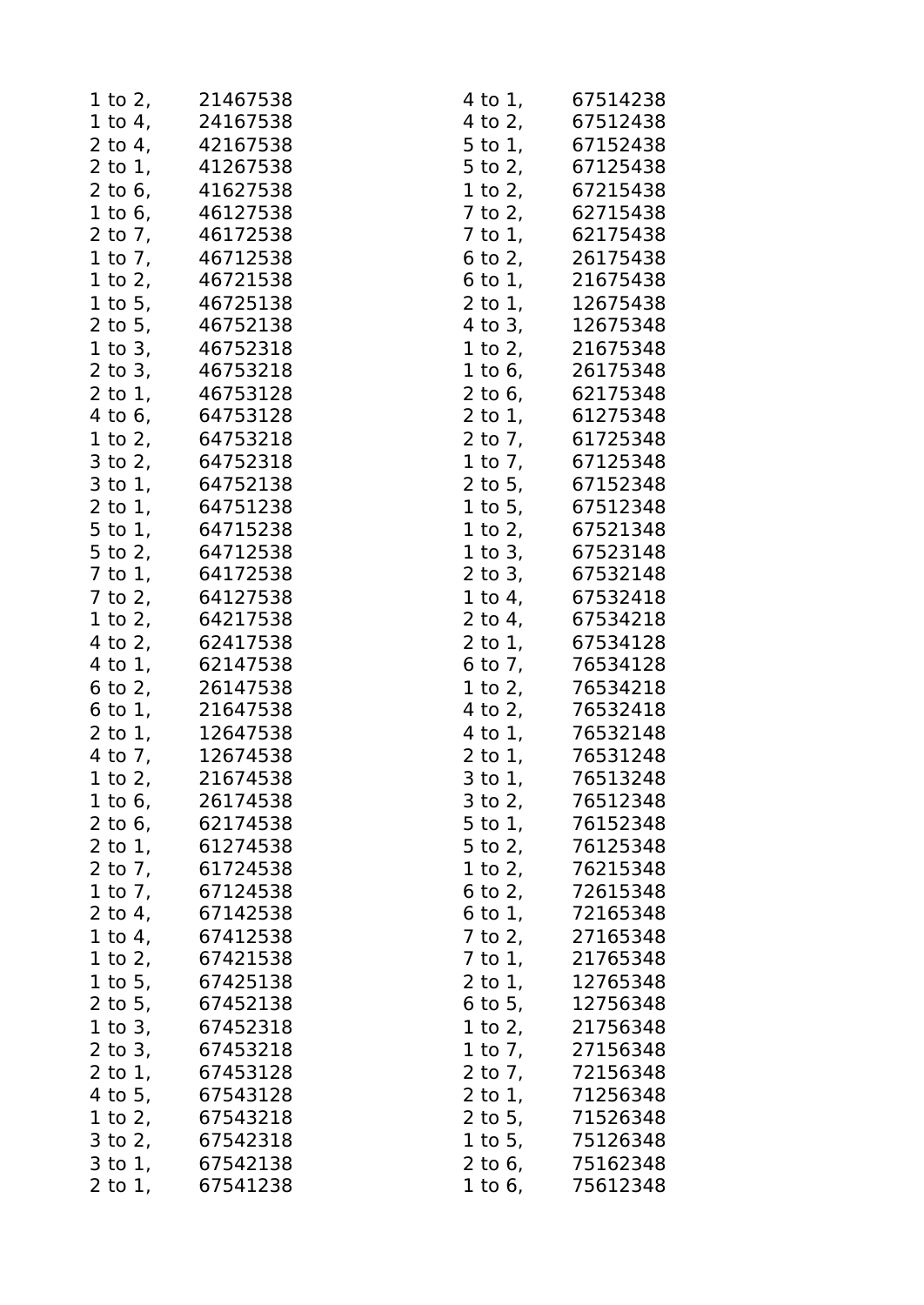| 1 to 2,              | 75621348                                  | $5$ to $1$ ,           | 21573468                     |
|----------------------|-------------------------------------------|------------------------|------------------------------|
|                      | 1 to 3, 75623148                          |                        | 2 to 1, 12573468             |
|                      | 2 to 3, 75632148                          | $7$ to $3$ ,           | 12537468                     |
|                      | 1 to 4, 75632418                          | 1 to $2,$              | 21537468                     |
| 2 to 4,              | 75634218                                  | $1$ to $5$ ,           | 25137468                     |
|                      | 2 to 1, 75634128                          |                        | 2 to 5, 52137468             |
|                      | 6 to 3, 75364128                          |                        | 2 to 1, 51237468             |
|                      | 1 to 2, 75364218                          |                        | 2 to 3, 51327468             |
|                      | 4 to 2, 75362418                          |                        | 1 to 3, 53127468             |
| 4 to 1,              | 75362148                                  |                        | 2 to 7, 53172468             |
|                      | 2 to 1, 75361248                          |                        | 1 to 7, 53712468             |
| $6$ to $1$ ,         | 75316248                                  |                        | 1 to 2, 53721468             |
| 6 to 2,              | 75312648                                  |                        | 1 to 4, 53724168             |
| $3$ to $1$ ,         | 75132648                                  | $2$ to $4$ ,           | 53742168                     |
|                      | 3 to 2, 75123648                          |                        | 1 to 6, 53742618             |
|                      | 1 to 2, 75213648                          |                        | 2 to 6, 53746218             |
| 5 to 2,              | 72513648                                  |                        | 2 to 1, 53746128             |
| $5$ to $1$ ,         | 72153648                                  |                        | 7 to 4, 53476128             |
| $7$ to $2$ ,         | 27153648                                  |                        | 1 to 2, 53476218             |
|                      | 7 to 1, 21753648                          |                        | 6 to 2, 53472618             |
| $2$ to $1$ ,         |                                           |                        | 6 to 1, 53472168             |
|                      | 12753648<br>6 to 4, 12753468 Whittingtons |                        | 2 to 1, 53471268             |
| 1 to $2,$            | 21753468                                  | $7$ to $1$ ,           | 53417268                     |
|                      | 1 to 7, 27153468                          |                        | 7 to 2, 53412768             |
|                      | 2 to 7, 72153468                          |                        | 4 to 1, 53142768             |
| 2 to 1,              | 71253468                                  |                        | 4 to 2, 53124768             |
|                      | 2 to 5, 71523468                          | 1 to $2,$              | 53214768                     |
|                      | 1 to 5, 75123468                          |                        | 3 to 2, 52314768             |
|                      | 2 to 3, 75132468                          |                        | 3 to 1, 52134768             |
|                      | 1 to 3, 75312468 Kings                    |                        | 5 to 2, 25134768             |
|                      |                                           |                        | 21534768                     |
| 1 to $21$            | 75321468 Princes<br>1 to 4, 75324168      | 5 to 1,                | 2 to 1, 12534768             |
| 2 to 4,              | 75342168                                  | $7$ to 6,              | 12534678                     |
|                      |                                           |                        |                              |
| 1 to 6,<br>$2$ to 6, | 75342618                                  | 1 to $2,$              | 21534678                     |
|                      | 75346218<br>2 to 1, 75346128              | 1 to $5,$              | 25134678<br>2 to 5, 52134678 |
|                      |                                           |                        |                              |
|                      | 7 to 5, 57346128                          | 2 to 1,                | 51234678                     |
|                      | 1 to 2, 57346218                          |                        | 2 to 3, 51324678             |
|                      | 6 to 2, $57342618$                        | $1$ to $3$ ,           | 53124678                     |
| $6$ to $1,$          | 57342168                                  | 2 to $4,$              | 53142678                     |
|                      | 2 to 1, 57341268                          |                        | 1 to 4, 53412678             |
| 4 to $1,$            | 57314268                                  | 1 to $2,$              | 53421678                     |
| 4 to 2,              | 57312468                                  | 1 to 6,                | 53426178                     |
| 3 to 1,              | 57132468                                  | 2 to $6,$              | 53462178                     |
|                      | 3 to 2, 57123468                          | 1 to 7, $\overline{a}$ | 53462718                     |
|                      | 1 to 2, 57213468                          | 2 to $71$              | 53467218                     |
| 7 to 2,              | 52713468                                  | 2 to 1,                | 53467128                     |
| 7 to 1,              | 52173468                                  | $5$ to $3$ ,           | 35467128                     |
| 5 to 2,              | 25173468                                  | 1 to 2,                | 35467218                     |